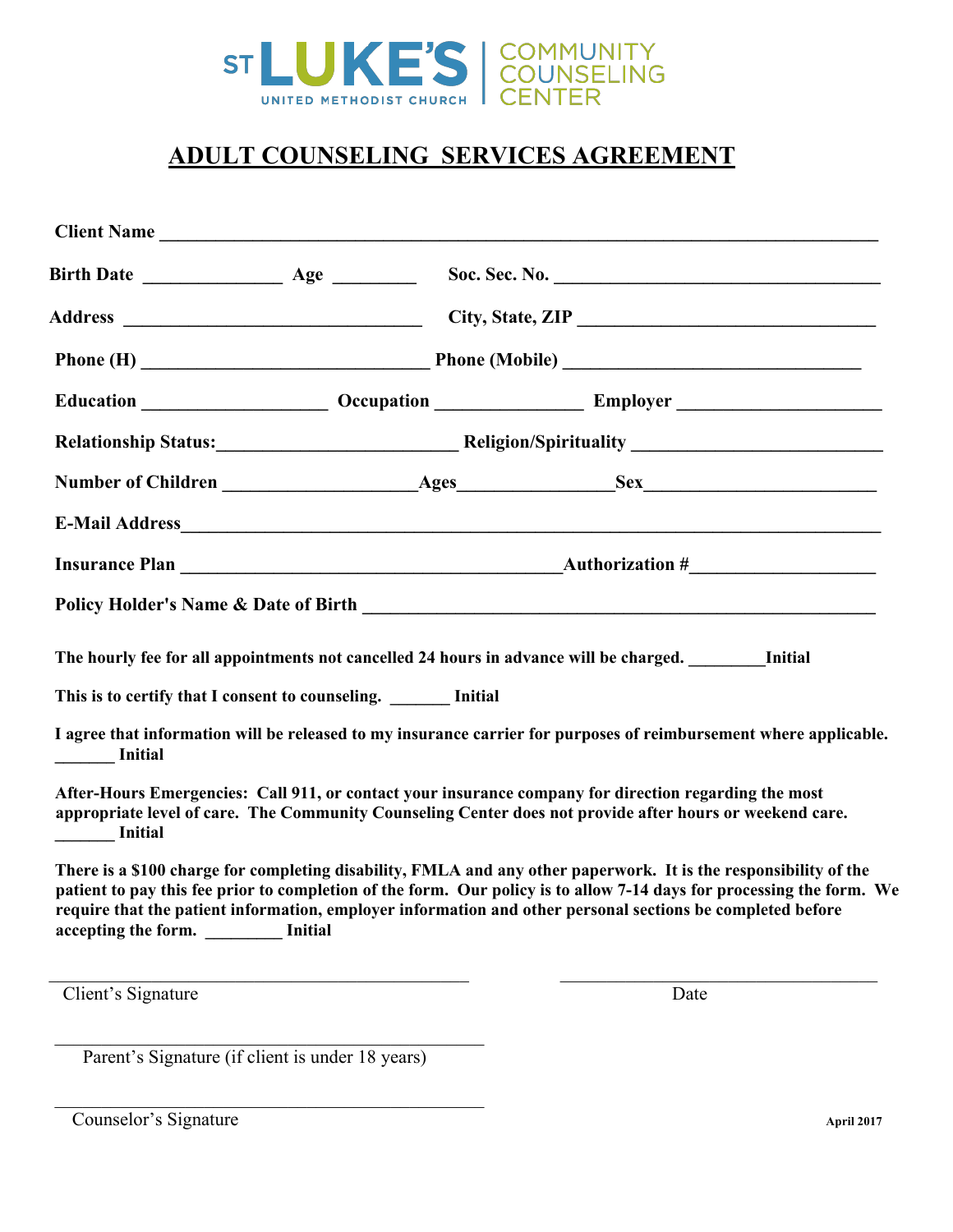# *Adult Health History*

**The following questions are designed to be of assistance in determining your need for counseling. Please complete this questionnaire as accurately and honestly as possible.** 

| Name: Name and the service of the service of the service of the service of the service of the service of the service of the service of the service of the service of the service of the service of the service of the service                                                                                                                                                                                                                                                                                                      | Date:                                                                                                                                                                                                                                                                                                                      |
|------------------------------------------------------------------------------------------------------------------------------------------------------------------------------------------------------------------------------------------------------------------------------------------------------------------------------------------------------------------------------------------------------------------------------------------------------------------------------------------------------------------------------------|----------------------------------------------------------------------------------------------------------------------------------------------------------------------------------------------------------------------------------------------------------------------------------------------------------------------------|
|                                                                                                                                                                                                                                                                                                                                                                                                                                                                                                                                    |                                                                                                                                                                                                                                                                                                                            |
| $Yes \tQ$<br>1) Did someone refer you?<br>If yes, who referred you?<br>What was the reason?                                                                                                                                                                                                                                                                                                                                                                                                                                        | $No_$                                                                                                                                                                                                                                                                                                                      |
| 2) Have you ever experienced: (Indicate P for past and C for past 6 months)<br>Depression<br>Low energy<br>Poor concentration<br>Low self-esteem<br>Feelings of hopelessness<br>Feelings of worthlessness<br>Excessive guilt<br>Sleep changes (too much or too little)<br>Appetite changes (increase or decrease)<br>Thoughts/attempts to harm yourself<br>Thoughts /attempts of harming someone else<br>Social isolation<br>Communication difficulties<br>Family conflicts<br>3) What would you like to accomplish in counseling? | Anger management problems<br>Anxiety/Panic<br>Job stress<br>Obsessive thoughts<br>Compulsive behaviors<br>Unresolved grief reaction<br>Divorce/Separation<br>Sexual problem<br>Eating disorder<br>Traumatic experience<br>Childhood abuse<br>Adult abuse<br><b>Excessive worrying</b><br>Excessive use of alcohol or drugs |
| 4) Have any of your family members experienced:<br>Depression<br>Suicide attempts<br>Anxiety                                                                                                                                                                                                                                                                                                                                                                                                                                       | Alcohol or drug abuse<br>Child abuse or neglect<br>Anger management problems                                                                                                                                                                                                                                               |
| 5) Please list any medical problems you are currently receiving treatment for.<br><b>Medical Condition:</b>                                                                                                                                                                                                                                                                                                                                                                                                                        | Medications/Treatment:                                                                                                                                                                                                                                                                                                     |
|                                                                                                                                                                                                                                                                                                                                                                                                                                                                                                                                    |                                                                                                                                                                                                                                                                                                                            |

**Revised October 2013**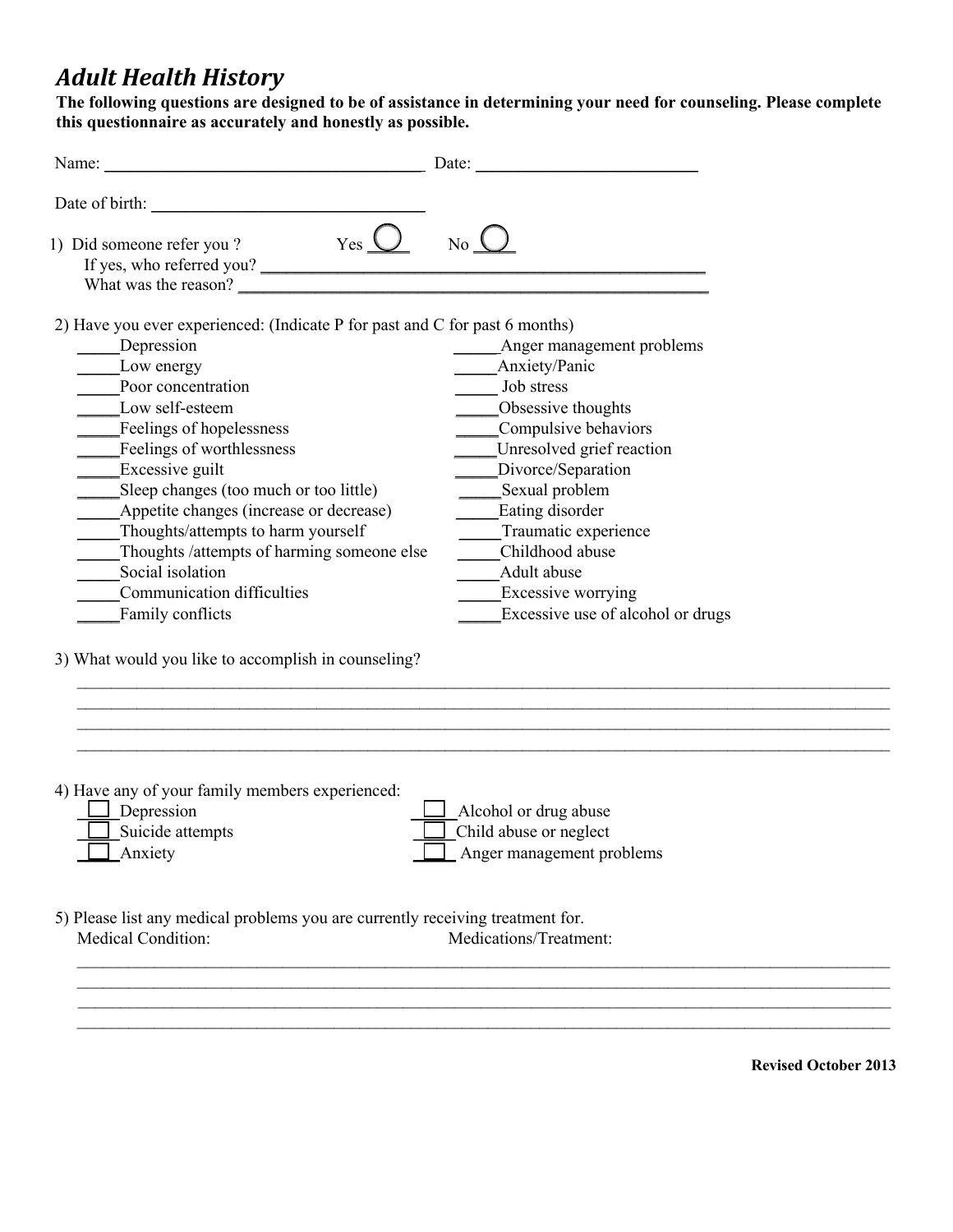| $Yes \cup$<br>6) Have you received counseling services in the past?<br>If yes, please list.<br>$\overline{N}$<br>Reason for Counseling<br>Counselor<br><b>Approximate Dates</b> |  |
|---------------------------------------------------------------------------------------------------------------------------------------------------------------------------------|--|
| 7) Please list any medications you have taken or are taking to alleviate a mental health condition:                                                                             |  |
|                                                                                                                                                                                 |  |
| Prescribing Physician Results (Good-fair-Poor)<br>Medication<br>Side effects?<br>Dosage                                                                                         |  |
| 8) (a) Have you ever been hospitalized for a psychiatric reason? Yes $\bigcup_{N \in \mathbb{N}} N_0 \bigcup_{N \in \mathbb{N}} N_N$ If yes, please list                        |  |
| Hospital/Treatment Center<br>Reason<br><b>Approximate Dates</b>                                                                                                                 |  |
| (b) Any history of self harm? Yes $\bigcirc$ No $\bigcirc$ If yes, please explain<br>9) Have you ever received treatment for substance abuse (including NA, AA)?                |  |
| No $\bigcirc$ (If yes, please list)<br>Yes $\bigcirc$<br>Period of abstinence after treatment?<br><b>Treatment Center/Support Group</b><br>Dates                                |  |
|                                                                                                                                                                                 |  |
| 10) Have family, friends or doctors told you that they were concerned about your alcohol/drug use?<br>Yes $\bigcirc$<br>No $\bigcirc$                                           |  |
| 11) Please complete:<br>Substance<br>Yes/No<br>Previous or Current<br>Use per week<br>Caffeine<br>Alcohol                                                                       |  |
| Tobacco<br>Marijuana<br>Cocaine<br>Others: Please List                                                                                                                          |  |
| 12) Medical History:<br>$No_$<br>Do you have a primary care physician? Yes_                                                                                                     |  |
|                                                                                                                                                                                 |  |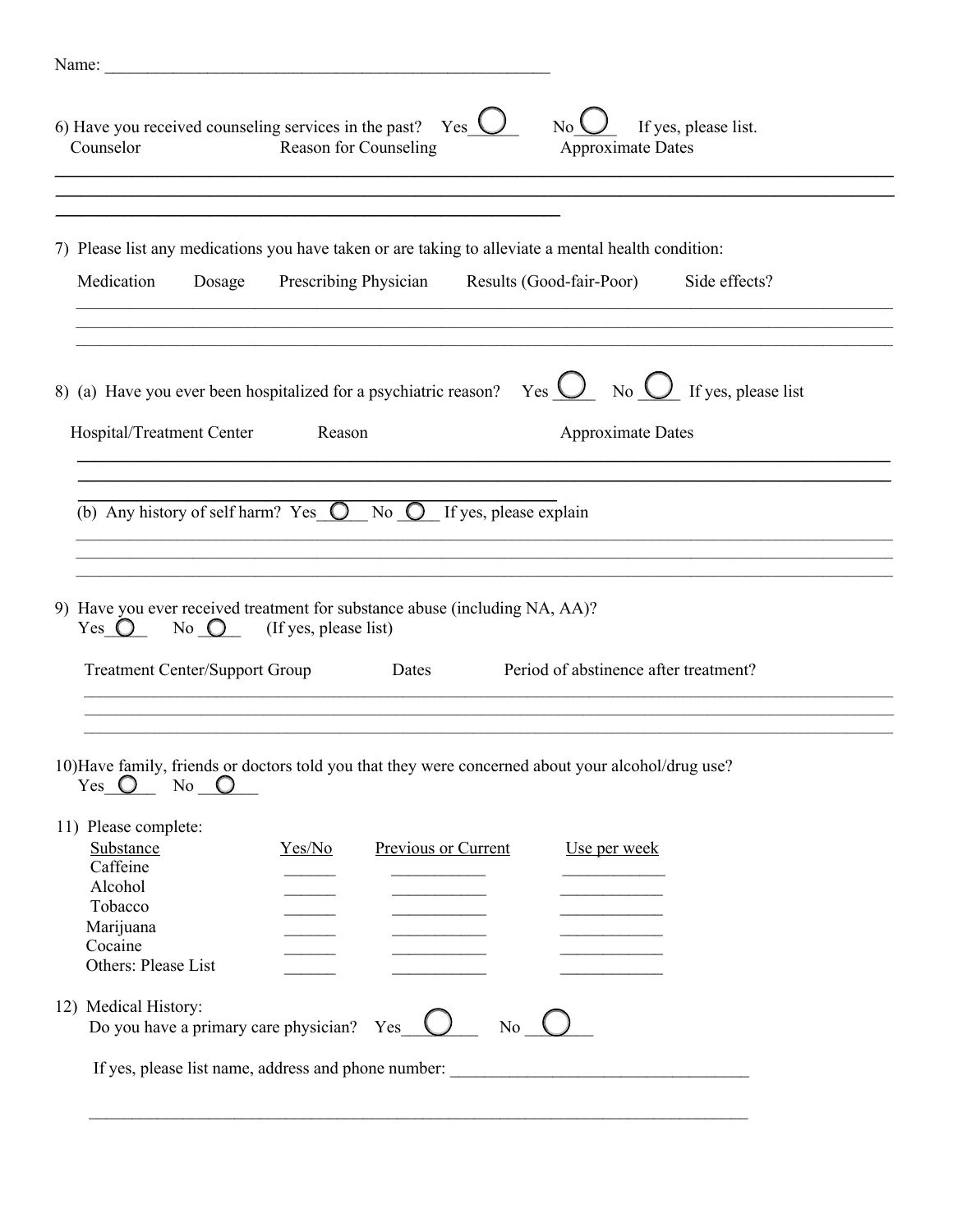| Please list all past and present medical issues:<br><b>Medical Condition</b>                                               | Date of Diagnosis                         | Medication/Treatment                                                              |
|----------------------------------------------------------------------------------------------------------------------------|-------------------------------------------|-----------------------------------------------------------------------------------|
| the control of the control of the control of the control of the control of                                                 |                                           | the control of the control of the control of the control of the control of        |
| 13) Family/Social History:                                                                                                 |                                           |                                                                                   |
| Where were you born?<br>$Q = Q$ Where did you grow up?<br>$Q = Q$ $Q$                                                      |                                           |                                                                                   |
| Who raised you? Parents Adopted Foster Care Grandparents                                                                   |                                           | Other                                                                             |
| Number of brothers ______ sisters _____ half/stepbrother ___________ half/stepsister _____________                         |                                           |                                                                                   |
|                                                                                                                            |                                           | ,我们也不能在这里的人,我们也不能在这里的人,我们也不能在这里的人,我们也不能在这里的人,我们也不能在这里的人,我们也不能在这里的人,我们也不能在这里的人,我们也 |
| Relationship History:                                                                                                      |                                           |                                                                                   |
| Current relationship situation: in a relationship married                                                                  |                                           | single divorced<br>widowed                                                        |
|                                                                                                                            |                                           |                                                                                   |
| If separated or divorced: date:                                                                                            | reason :                                  |                                                                                   |
| 14.) How did you hear about St. Luke's Community Counseling Center?<br>Word of Mouth<br>Print Ad<br>Brochure at St. Luke's | Worship Guide<br><b>Brochure at Event</b> |                                                                                   |

I understand that this information is being provided to my Counselor only. It is my responsibility to share relevant medical information with my Primary Care Physician.

| Completed by: | Date: |  |
|---------------|-------|--|
|               |       |  |
| Reviewed by:  | Date: |  |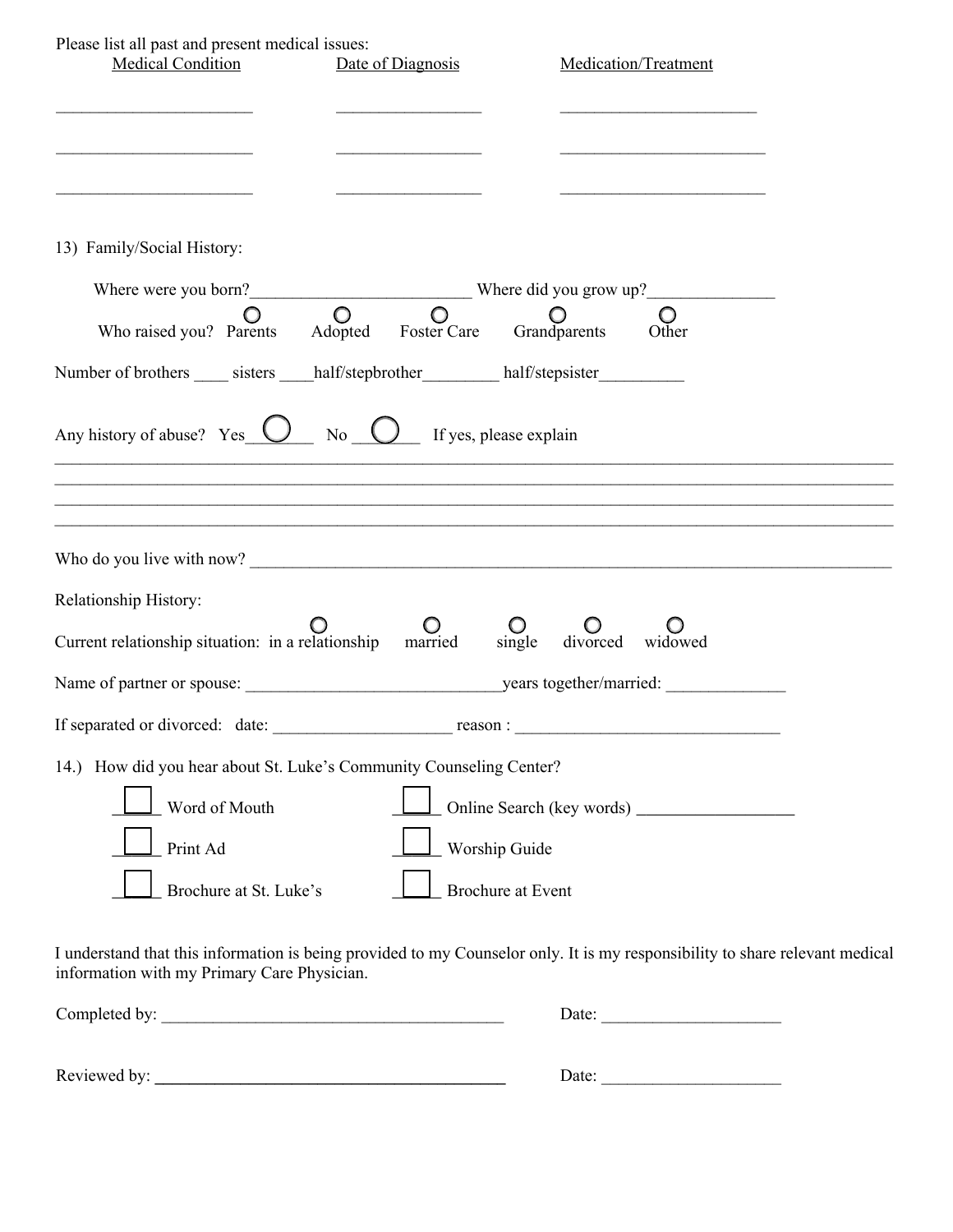## **Patient Record of Communication**

# **Patient Name: \_\_\_\_\_\_\_\_\_\_\_\_\_\_\_\_\_\_\_\_\_\_\_\_\_\_\_\_\_\_\_\_\_\_\_\_\_\_\_\_\_\_\_\_\_\_\_\_\_\_\_\_\_\_\_\_\_\_\_\_\_\_\_\_\_\_\_\_\_\_**

In general, the HIPAA privacy rule gives the individual the right to request confidential communications or that a communication is made by alternative means, such as sending correspondence to the individual's office instead of the individual's home.

### **I wish to be contacted in the following manner (check all that apply):**

 $\triangleright$  Home Telephone:

 $\bigcirc$  O.K. to leave message with detailed information ( ) Leave message with call-back number only

 $\triangleright$  Written Communication

( ) O.K. to mail to my home address

( ) O.K. to mail to my work/office address

 $\bigcirc$  O.K. to fax to this number:  $\qquad \qquad \qquad$ 

 $\triangleright$  Work Telephone:

( ) O.K. to leave message with detailed information ( ) Leave message with call-back number only

Ø Other\_\_\_\_\_\_\_\_\_\_\_\_\_\_\_\_\_\_\_\_\_\_\_\_\_\_\_\_\_\_\_\_\_\_\_\_\_\_\_\_\_\_\_\_\_\_\_\_\_\_\_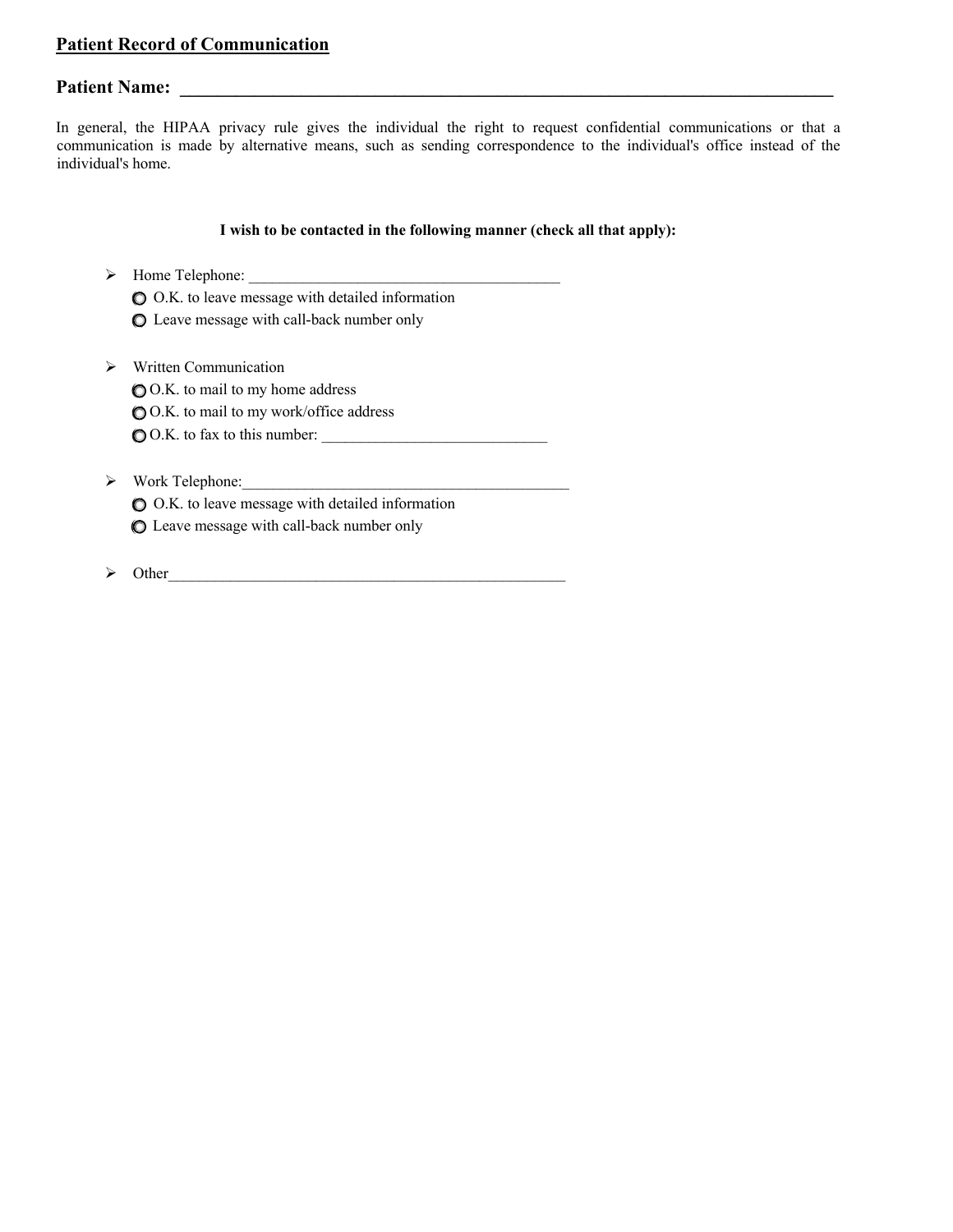### **Authorization to Disclose Information To Primary Care Physician**

### **If you are an insurance client, you must fill out this form. If you do not want your records released to your Primary Care Physician, check the third option below, sign and print your name.**

I understand that my records are protected under the applicable state law governing health care information that relates to mental health services and under the federal regulations governing Confidentiality of Alcohol and Drug Abuse patient Records 42 CRF Part 2, and cannot be disclosed without my written consent unless otherwise provided for in state or federal regulations. I also understand that I may revoke this consent at any time except to the extent that action has been taken in reliance on it. This release will automatically expire twelve months from the date signed.

| I,                                                                                                                                                                                                   | hereby authorize                                                                                                    |
|------------------------------------------------------------------------------------------------------------------------------------------------------------------------------------------------------|---------------------------------------------------------------------------------------------------------------------|
| (Please Print Client's Name)                                                                                                                                                                         | (Please Print Treating Counselor's Name)                                                                            |
| Please check any that apply:                                                                                                                                                                         |                                                                                                                     |
| To release any applicable information to my Primary Care Physician<br>To release medication information only to my Primary Care Physician<br>Not to release information to my Primary Care Physician |                                                                                                                     |
|                                                                                                                                                                                                      |                                                                                                                     |
| (Client's or Client's Guardian Signature)                                                                                                                                                            | (Date)                                                                                                              |
| (Please Print the above Name)                                                                                                                                                                        | (Date)                                                                                                              |
|                                                                                                                                                                                                      |                                                                                                                     |
|                                                                                                                                                                                                      |                                                                                                                     |
|                                                                                                                                                                                                      | <b>Primary Care Physician:</b>                                                                                      |
|                                                                                                                                                                                                      |                                                                                                                     |
|                                                                                                                                                                                                      |                                                                                                                     |
|                                                                                                                                                                                                      | <u> 1989 - Johann Barbara, martxa alemaniar amerikan basar da da a shekara 1989 - Andrew Santana a Santana a Sa</u> |
|                                                                                                                                                                                                      |                                                                                                                     |
|                                                                                                                                                                                                      |                                                                                                                     |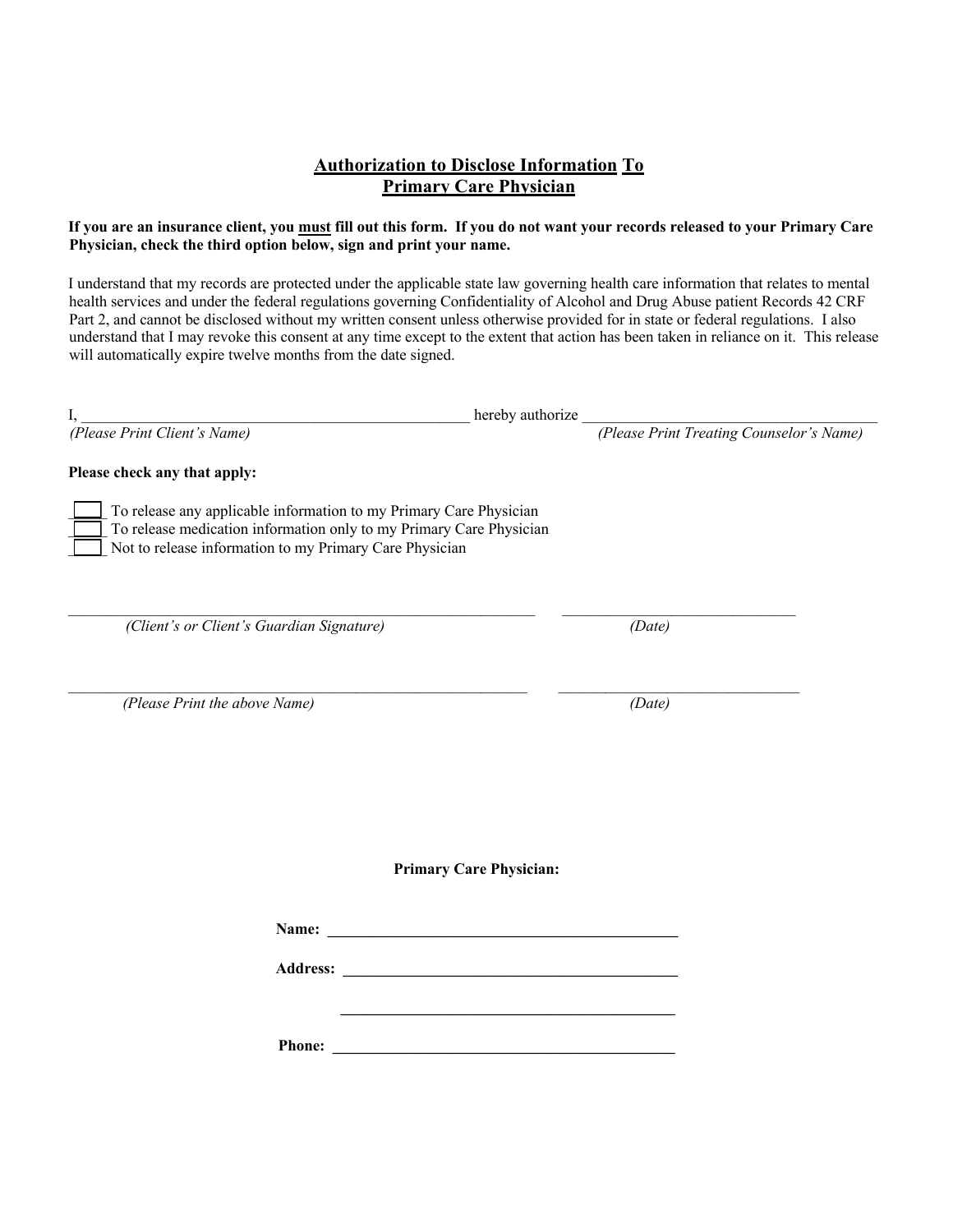# **Notice of Health Information Practices**

THIS NOTICE DESCRIBES HOW INFORMATION ABOUT YOU MAY BE USED AND DISCLOSED AND HOW YOU CAN GET ACCESS TO THIS INFORMATION. PLEASE REVIEW IT CAREFULLY, AND SIGN INDICATING THAT YOU HAVE READ AND UNDERSTAND THE NOTICE.

Understanding Your Health Record/Information

Each time you visit, a record of your visit is made. Typically, this record contains your symptoms, diagnoses, treatment, and a plan for future care or treatment. This information, often referred to as your health or medical record, serves as a:

- basis for planning your care and treatment
- means of communication among the many health professionals who contribute to your care
- legal document describing the care you received
- means by which you or a third party payer can verify that services billed were actually provided
- a tool in educating heath professionals;
- a source of information for public health officials charged with improving the health of the nation;
- a source of data for facility planning and marketing and
- a tool with which we can assess and continually work to improve the care we render and the outcomes we achieve.

Understanding what is in your record and how your health information is used helps you to:

- ensure its accuracy
- better understand who, what, when, where and why others may access your health information
- make more informed decisions when authorizing disclosure to others.

### **Your Health Information Rights:**

Although your health record is the physical property of the healthcare practitioner or facility that compiled it, the information belongs to you. Privacy Rules (PR) specify that you have the right to:

- request a restriction on certain uses and disclosures of your information as provided by PR 164.522
- obtain a paper copy of the notice of information practices upon request
- inspect and copy your health record as provided for in PR 164.524
- amend your health record as provided in PR 164.528
- obtain an accounting of disclosures of your health information as provided in PR 164.528
- request communications of your health information by alternative means or at alternative locations
- revoke your authorization to use or disclose health information except to the extent that action has already been taken.

# **Our Responsibilities:**

This organization is required to:

- maintain the privacy of your health information
- provide you with a notice as to our legal duties and privacy practices with respect to information we collect and maintain about you
- abide by the terms of this notice
- notify you if we are unable to agree to a requested restriction
- accommodate reasonable requests you may have to communicate health information by alternative means or at alternative locations.

We reserve the right to change our practices and to make the new provisions effective for all protected health information we maintain. Should our information practices change, we will mail a revised notice to the address you've supplied us.

We will not use or disclose your health information without your authorization, except as described in this notice.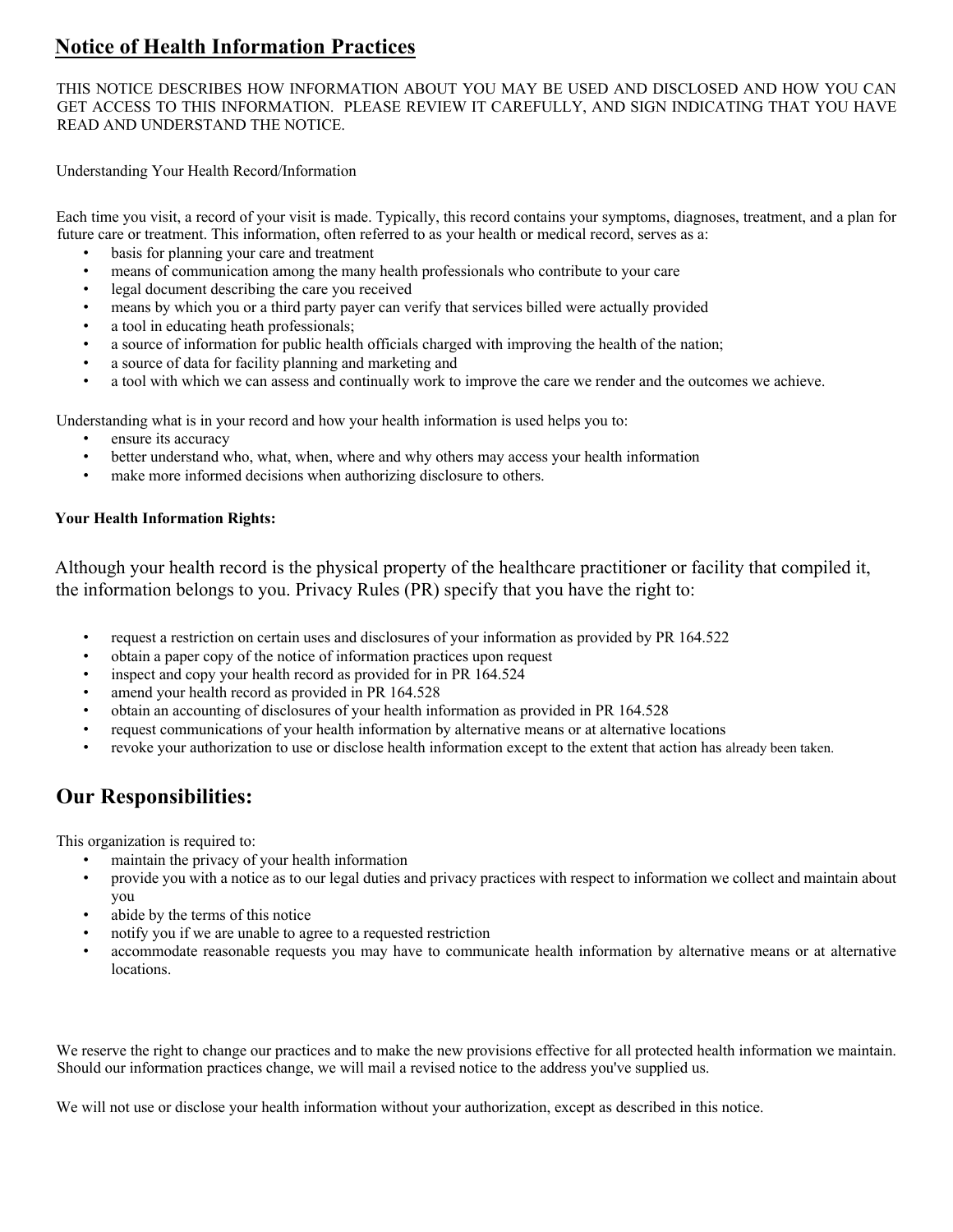## **For More Information or to Report a Problem**

If have questions and would like additional information, you may contact the Administrative Assistant at 407-876-4991 ext. 250

If you believe your privacy rights have been violated, you can file a complaint with the Director of The Community Counseling Center, or with St. Luke's Director of Human Services. There will be no retaliation for filing a complaint.

### **Examples of Disclosures for Treatment, Payment and Health Operations**

*We will use your health information for treatment. For example:* Information obtained by your mental health counselor will be recorded in your record and used to determine the course of treatment that should work best for you. Your counselor will document in your record her/his expectations of your treatment.

*We will use your health information for payment. For example:* A bill may be sent to you or a third party payer. The information on or accompanying the bill may include information that identifies you, as well as your diagnosis.

*We will use your health information for regular health operations. For example:* Members of the counseling staff may use information in your health record to assess the care and outcomes in your case and others like it. This information will then be used in an effort to continually improve the quality and effectiveness of the counseling service we provide.

### **Other Uses or Disclosures**

*Notification:* We may use or disclose information to notify or assist in notifying a family member, personal representative, or another person responsible for your care, your location, and general condition.

*Communication with Family: Counse*lors in best judgment may disclose to a family member, other relative, close personal friend or any other person you identify, health information relevant to that person's involvement in your care or payment related to your care.

*Marketing:* We may contact you to provide appointment reminders or information about treatment alternatives or other health related benefits and services that may be of interest to you.

*Workers Compensation:* We may disclose health information to the extent authorized by and to the extent necessary to comply with laws relating to workers compensation or other similar programs established by law.

*Public Health:* As required by law, we may disclose your health information to public health or legal authorities charged with preventing or controlling disease, injury or disability.

*Law Enforcement:* We may disclose health information for law enforcement purposes as required by law, or in response to a valid subpoena.

There are specific exceptions to confidentiality as provided in state and federal law, where a counselor can release information **without** your consent. These exceptions include possible threat of harm to self, harm to others, child abuse and neglect situations, aging adult abuse and neglect.

Federal law makes provision for your health information to be released to an appropriate health oversight agency, public health authority or attorney, provided that a workforce member or business associate believes in good faith that we have engaged in unlawful conduct or have otherwise violated professional or clinical standards and are potentially endangering one or more patients, workers or the public.